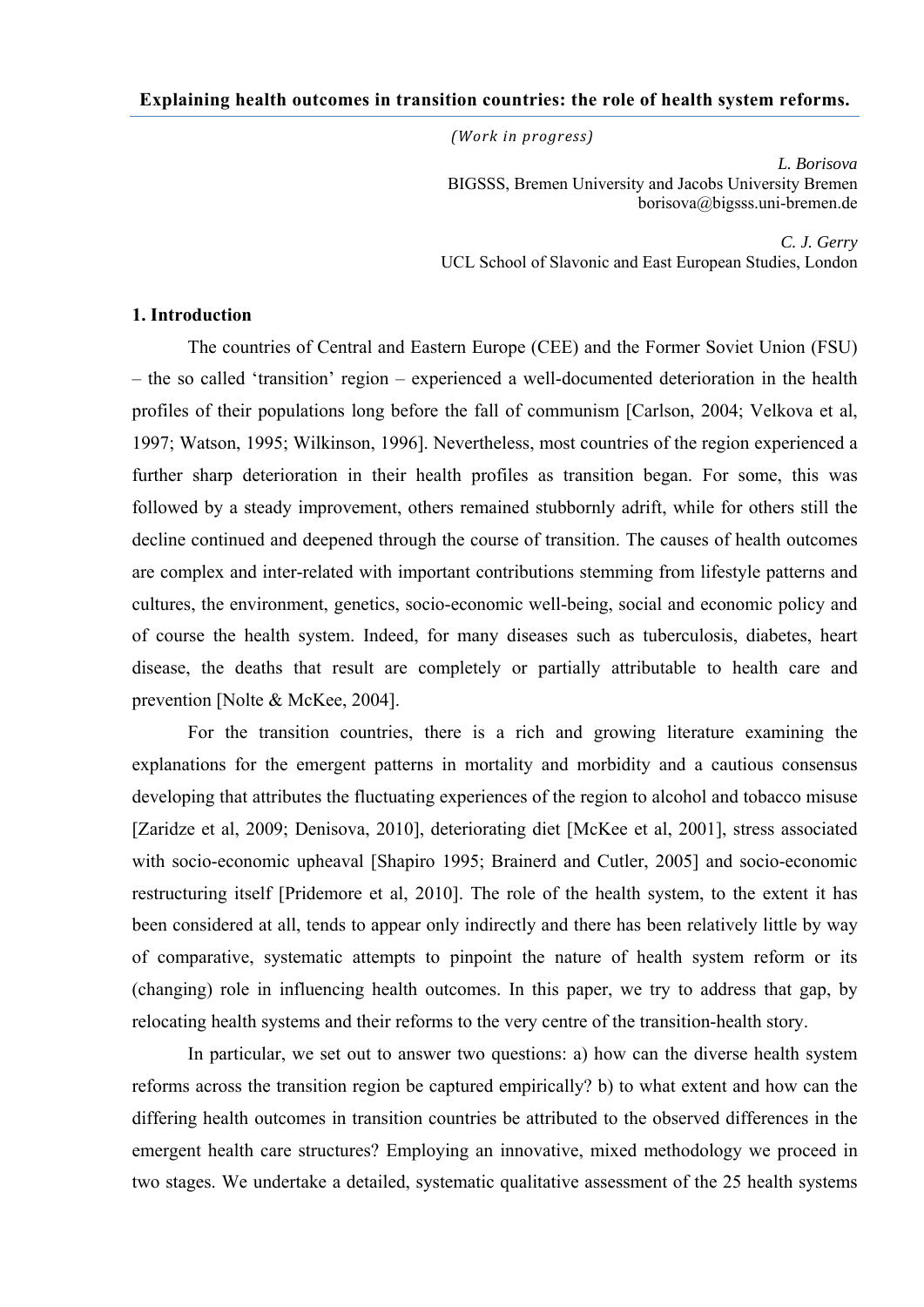under review<sup>1</sup>. In identifying key characteristics (e.g. coverage, financing and resource allocation, primary care, etc) we formulate a strategy, drawing on the Hsiao-Heller [Hsiao  $\&$ Heller, 2007] and Starfield-Shi [Macinko, Starfield & Shi, 2003] frameworks of health care classifications, to empirically capture health systems in a manner amenable to our second stage cross-country, panel econometric analysis.

We proceed as follows. In section 2 we briefly review the most relevant empirical literature. Section 3 describes our approach to measuring health systems and health system reforms in transition. In section 4 we describe our data, while in sections 5 and 6 we present our empirical strategies and results for our cluster analysis and panel econometrics respectively. Section 7 concludes.

### **2. Review of the empirical literature**

Our research proceeds in the spirit of the raft of cross country studies that examine the fluctuating health outcomes of the transition region. The early empirical literature is cogently reviewed by Brainerd and Cutler [2005]. They explore four of the most popular explanations for the deterioration in health outcomes observed across the region: individual lifestyle choices as reflected in dietary habits, smoking and drinking; material deprivation; psychosocial stress; and the collapse of the health care system. They conclude that increased alcohol (and surrogate alcohol) use and the stress associated with socio-economic upheaval account for around half of the increase in mortality but that a large residual remains unexplained. More recent literature has built on this conclusion in revisiting the role of alcohol [Zaridze et al, 2010; Treisman, 2010; Leon et al, 2007] and diet [Zatonski et al, 1998] in particular, while new lines have been emphasised, stressing the role of economic policy choices [Stuckler et al, 2009; Gerry et al, 2010, Earle and Gehlbach, 2010] and the labour market [Denisova, 2010].

There has been only limited focus within this literature on the role of health systems or their reforms as determinants of health outcomes. One practical reason for this is that finding suitable empirical proxies for health care system inputs, reflective of differences between countries and over time is notoriously tricky. The most common proxies for health system characteristics are raw health care expenditures in the form of total, public or private spending, usually as a percentage of GDP [Berger & Messer, 2002; Hitiris & Posnett, 1992]. Another, relatively common measure, draws on the information relating to the physical resources of the health system, typically, number of hospitals, hospital beds, physicians, etc. Indeed, the combination of these two categories is frequently introduced into estimates of the aggregate

<sup>&</sup>lt;sup>1</sup> Out of all 28 transition countries: Serbia, Kosovo and Bosnia and Herzegovina were excluded from research on grounds of unavailability of data.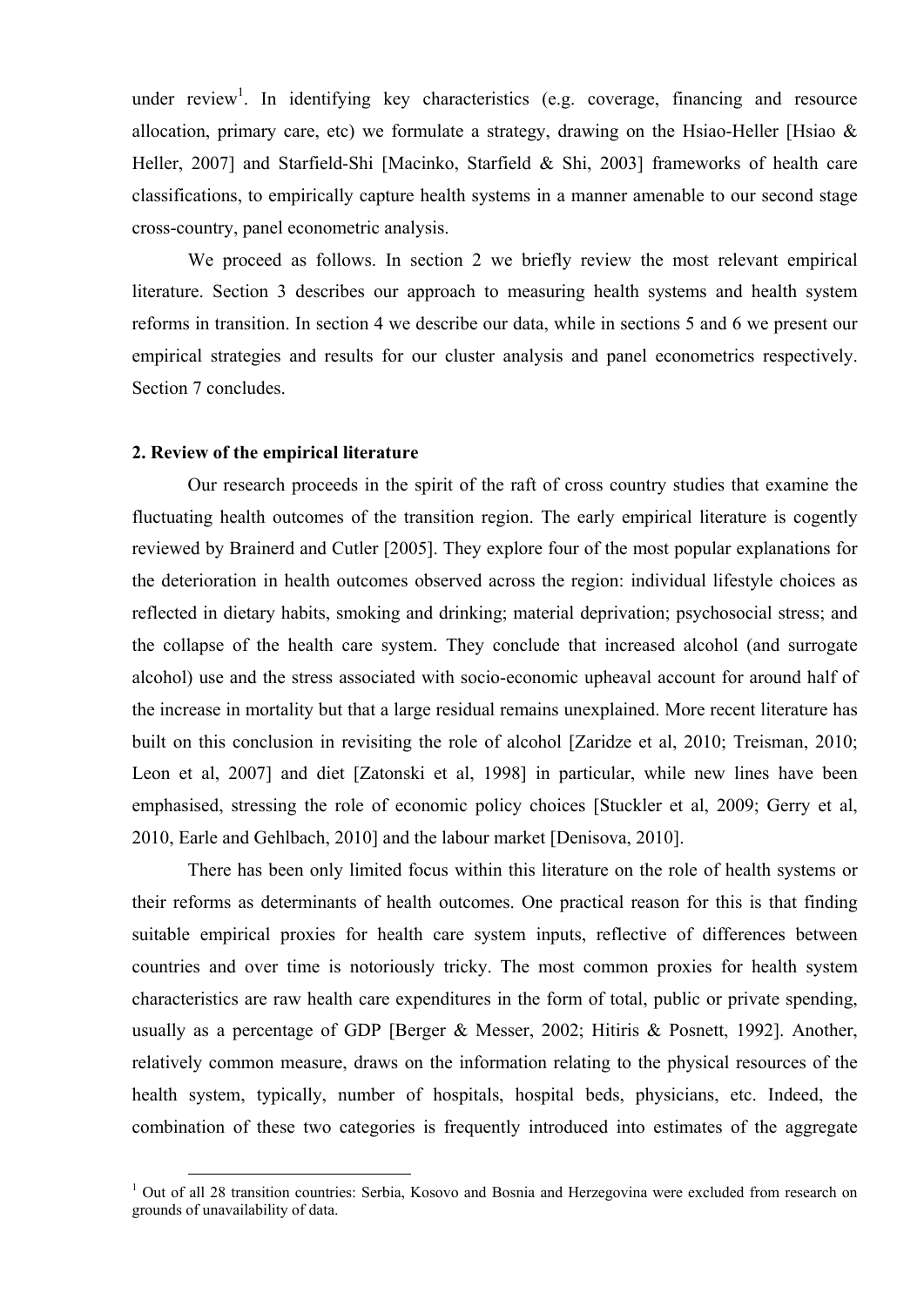health production function [Joumard et al, 2008; Cremieux et al, 1999; Self & Grabowski, 2003]. In related attempts to proxy the health system, others [Elola et al, 1995; Wagstaff & Moreno-Serra, 2007] have used dichotomous system indicators capturing whether the funding arrangements are social health insurance (SHI) or tax financing.

Within the transition region research on the influence of health care on health is even rarer. This is part in relation to the practical and data problems but also reflects that the interest of researchers is often drawn to the role of the fast-paced socio-economic changes and their influence on health [Bobak et al, 2000; Stuckler et al, 2009; Gerry et al, 2010 among many others]. There are though two important exceptions. Moreno-Serra and Wagstaff (2007) examine the influence of the introduction of SHI in the initially tax-based health care systems of the post-Communist countries. They find that, though SHI adoption did increase overall government spending on health, it did not have a major impact on the health status of the population. In a later study, Moreno-Serra and Wagstaff (2009) argue that the way health providers are paid influences system performance. They find that the switch from the historical in-line budgeting of hospitals in the post-Communist countries to the new methods (either patient-based or fee-forservice) does indeed increase health spending, but does not necessarily improve health outcomes.<sup>2</sup> Outside of these two studies though, there is little empirical evidence regarding the relationship between health care and health systems in transition and what there is takes a rather restrictive view on the health care system, focusing largely on expenditure and resources, the SHI-tax divide and/or payment methods.

## **3. Health System Measurement**

In the absence of ideal proxies reflecting the qualitative structure of the health system, we analyse health systems using the framework of Hsiao-Heller and incorporating the Starfield-Shi primary care analysis framework. Hsiao and Heller (Hsiao & Heller, 2007) distinguish five major categories, from which systems can be characterised: financing, organisation, payment or incentive structure, regulation and persuasion. We augment their system oriented characterisation by drawing on the primary care oriented approach of Starfield and Shi (Macinko, Starfield & Shi, 2003) and so identify six classifying criteria relevant for countries in transition: *financing*, *organisation*, *payments*, *regulation*, *persuasion, primary care* and *patientorientation*. 3

*Financing* is one of the most complex, but nevertheless most easily quantifiable aspects

<sup>&</sup>lt;sup>2</sup> Specifically, they find that only a few quite distinct and amenable mortality indicators (such as SDR ischaemic heart disease, SDR cerebrovascular diseases) have been influenced by the introduction of the patient-based reimbursement method.

<sup>&</sup>lt;sup>3</sup> Appendix I provides the full list of classification variables according to these 6 criteria, including definitions and measurements. Appendix II provides the descriptive statistics.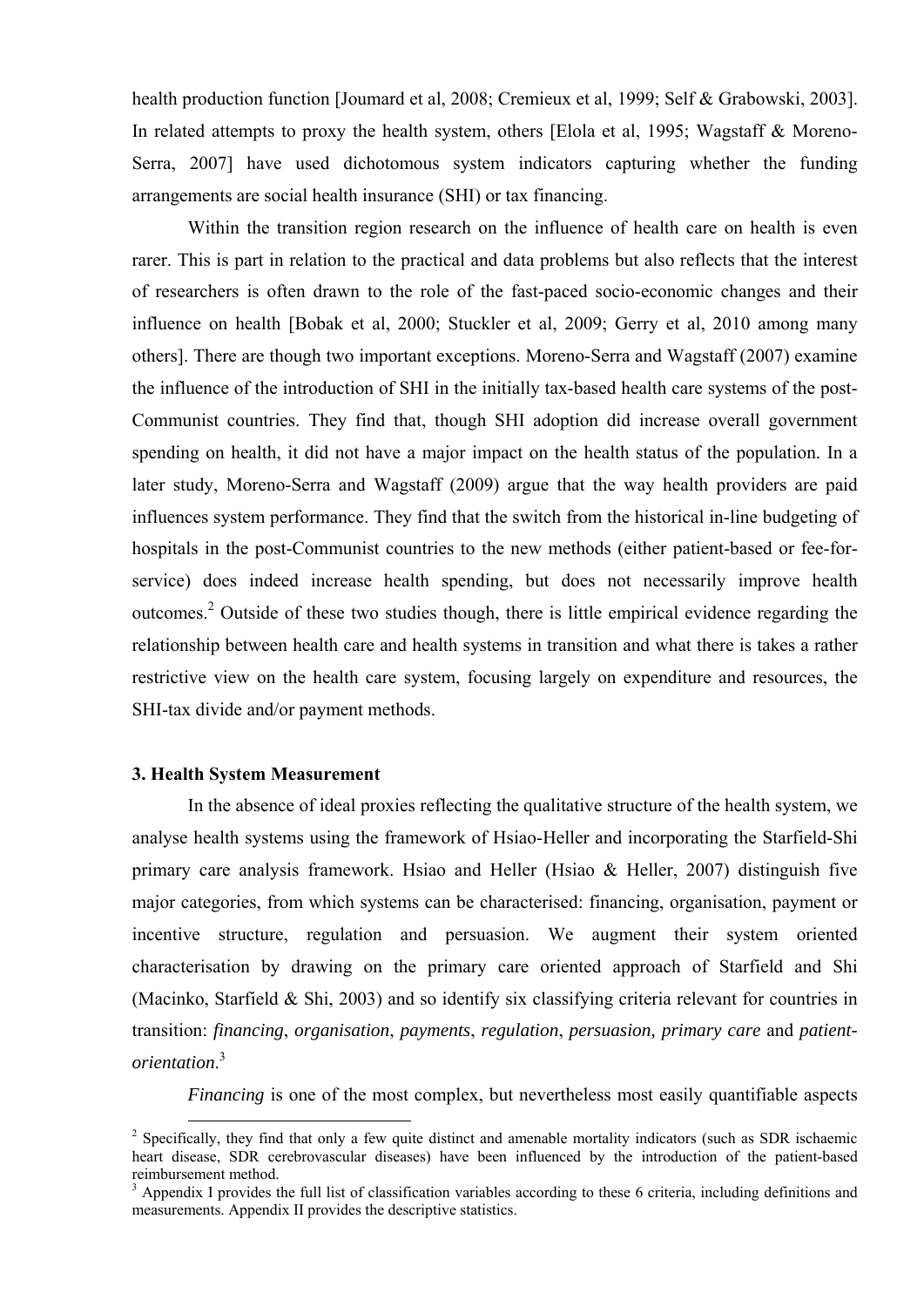of classification and has been at the forefront of the most significant reforms of health care in transition. For ease of classification, we divided this category into sub-components covering different financing methods (SHI or tax-based, usage of external aid, the development of voluntary (VHI) or private health insurance (PHI)), resource allocation techniques (redistribution and risk adjustment of pooled funds) and diverse institutional arrangements of the financing structures (collecting and pooling of funds, purchasing services).

*Organisational* reforms had to be high on the agenda of transitional countries, because without structural changes any financing reforms would be ineffective, or less effective than they could have been. Ownership, sectoral structures, competition, coordination and decentralisation are thus essential parts of the organising scheme of each health care system and we draw on these in our classifications. Also of particular salience for the transition countries are the *provider payment schemes*, where informal payments and varieties of corruption as a form of financing health care systems have been particularly widespread [Lewis, 2000]. In this institutional context, incentives for medical personnel, for example, take on particular prescience on the supply-side.

The final Hsiao-Heller criterion – *regulation* and *persuasion* captures the effort made by the systems' actors in regulating and managing systems efficiently and in promoting healthy lifestyles. This is a complex category and can only be considered qualitatively and even then assessment is constrained by information shortages. One possible indicator we consider here is the role played by professional organisations, rather than centralised ministry officials, in licensing.

From the Starfield and Shi framework we cull two additional indicators: *primary care*  and *patient orientation*. The countries under the Communist Semashko model typically concentrated on curative inpatient care, largely at the expense of primary care. Thus, in the transition context, the special attention of reformers towards *primary care* merits close examination. We therefore distinguish the role of preventive services, the primary care structure and the role of GPs. Correspondingly, under the Semashko model, individual patient or individual practitioner roles were limited and so we also consider the progress made in reorienting towards the patient as an important marker of system reform.

### **4. The Data**

To assess the health care systems according to the framework outlined above we qualitatively examine and carefully scrutinise the available Health in Transition (HiT) Reports of the European Observatory of the World Health Organisation (WHO). Through this we develop a structural healthcare panel dataset for 25 transition countries. In accord with our framework, for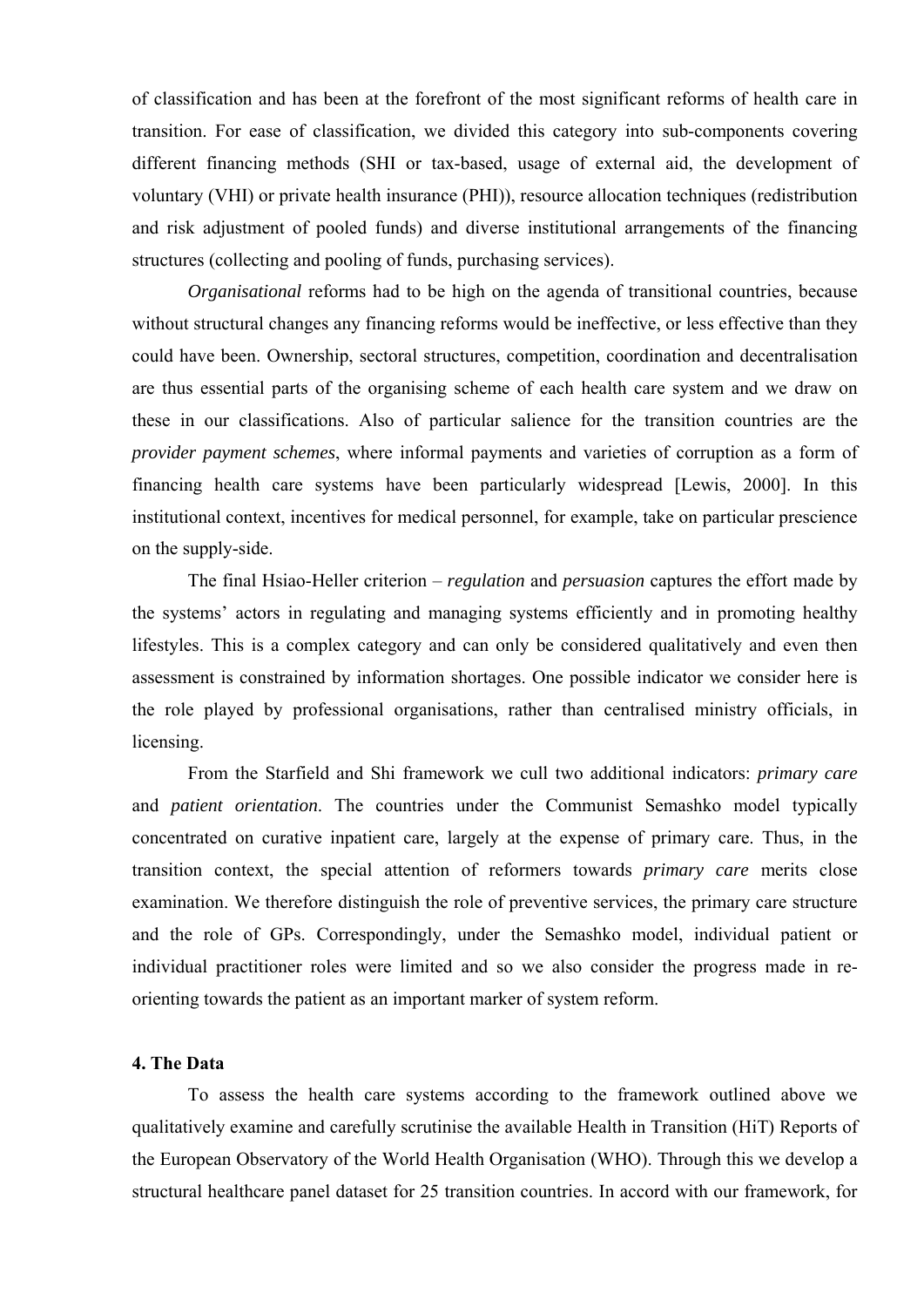example, characteristics such as SHI financing status, the existence of a purchaser-provider split, an indicator of whether funds are collected by the state or not, payment forms to hospitals, and so on were identified and recorded. The full list of qualitatively generated characteristics is presented in appendix I.

We classified data according to the following strict algorithm. First, we adopted 'transition' years in preference to calendar years. Countries of this region started their transitions at different times. To capture this important temporal distinction we therefore classify 'transition year 1' as 1989 for the countries of CEE and as 1991 for the countries of the CIS and FSR Yugoslavia. This approach allows us to compare the actual transition processes of countries, rather than calendar-based processes. We then systematically recorded the binary health system status in each of our categories on a year-by-year basis based on the available expert reports of the WHO.

By definition, such an approach, results in large numbers of missing variables (the WHO does not report for all countries in all years) and in any event institutional change tends to be discrete and stable rather than fluctuating rapidly year on year. We therefore adopt an exploratory approach which classifies health systems across three broad 'transition' periods: 'initial conditions' ( $t_0$ , the year prior to transition year 1); 'early reforms' ( $t_1$  -  $t_7$ ); 'further reforms' ( $t_8 - t_1$ <sub>5</sub>). In each case, the health system status at the end, or as close as possible to the end, of the period was recorded. Appendix II presents descriptive statistics for these data, according to the 3 time periods.

We supplemented this qualitative data with the collection of a comprehensive panel of WHO data covering healthcare (including health care expenditures; physical resources such as physicians, hospital beds; vaccination rates; and health care capacity based on admissions and visits) and socioeconomic data from the World Development Indicators (WDI) [2009] and Transmonee databases [2009].

### **5. Health system classifications: cluster analysis**

In order to dictate a three-period classification of the transition countries according to health system characteristics, cluster analysis proves the appropriate methodology for effectively identifying the similarities from numerous characteristics and in a complex setting (StatSoft, 2007). Assuming that health care systems can be divided into smaller and broader groupings, we argue that the clusters are inevitably nested and so hierarchical cluster analysis is used<sup>4</sup>. We use the weighted pair-group average method (WPGMA) as it is more effective than the unweighted

<sup>&</sup>lt;sup>4</sup> Hierarchical cluster analysis allows for the creation of nested clusters. The precise number of clusters depends on the level of (dis-)similarity one chooses and the stopping rules.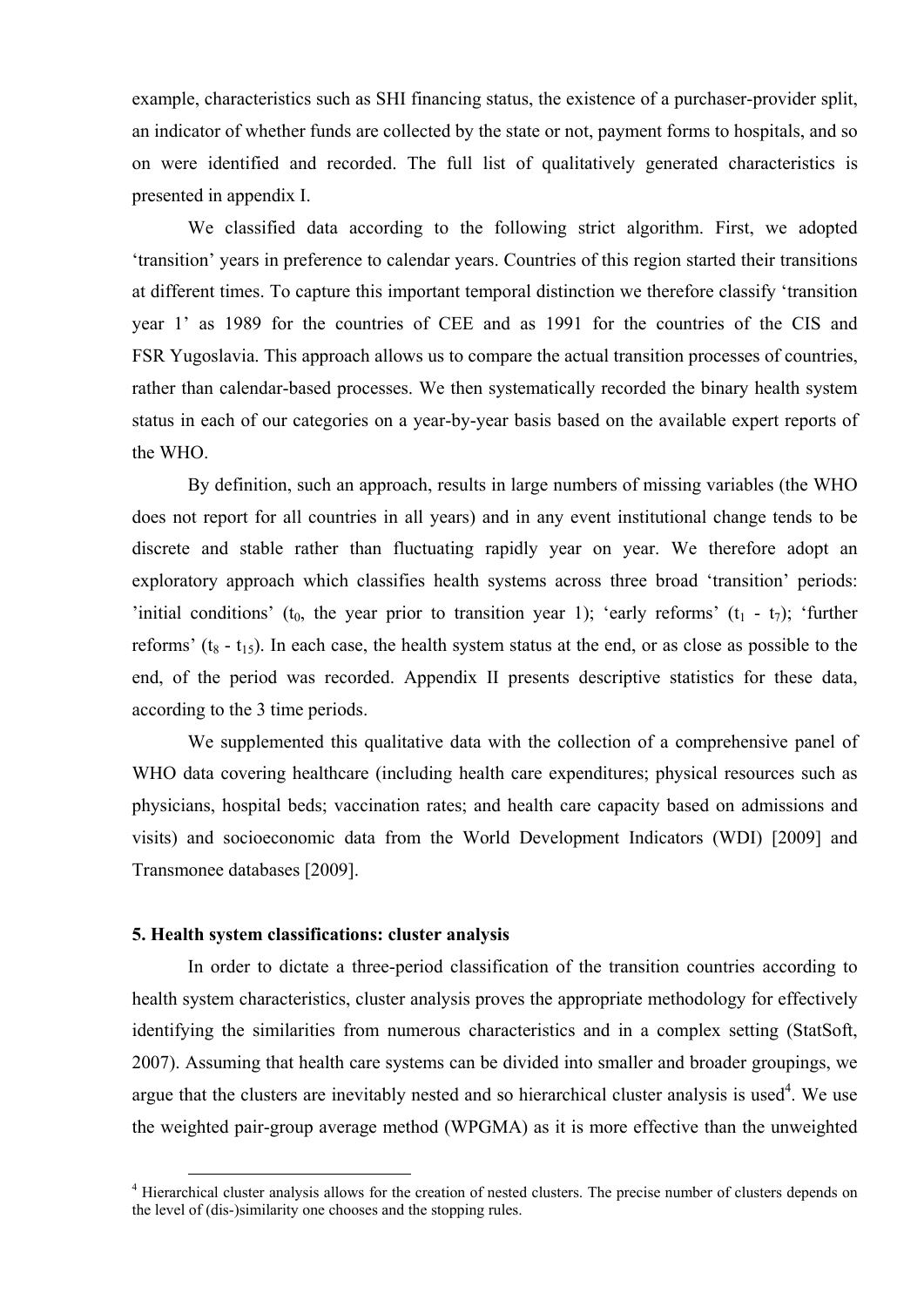equivalent in cases where there are significantly different cluster sizes and it is more efficient at identifying outliers. As we have a mixed dataset (with both categorical binary and numerical variables present), the only relevant distance measure was found to be the Gower measure of dissimilarity, while we used the Duda and Hart index as a stopping rule<sup>5</sup>.

Figure 1. Dendrograms for cluster analysis.



The cluster analysis was performed separately for each time-period  $(t_0, t_1$  and  $t_2)$  and in two variations, for additional robustness (Figure 1): (1) using the same variables over time and (2) adding variables as available over time. For example, the data on health care expenditures are not available for  $T_0$ , thus results set (1) does not contain that data for any period, while results set (2) are essentially different for each time-period and use the data as it becomes available. As the cluster analysis does not add 'value' to any variables, the inclusion of quantitative variables can distort the results. To avoid this and to ensure the clusters reflect structural classification, rather than physical resources, we assess all groupings qualitatively according to our conceptual framework.

## *Initial conditions (t<sub>0</sub>)*

Initially, most countries' health care systems are structurally very similar, as until transition they followed (with some variations) the Communist Semashko model. Nevertheless,

<sup>&</sup>lt;sup>5</sup> All analysis was performed using the software StataSE 11.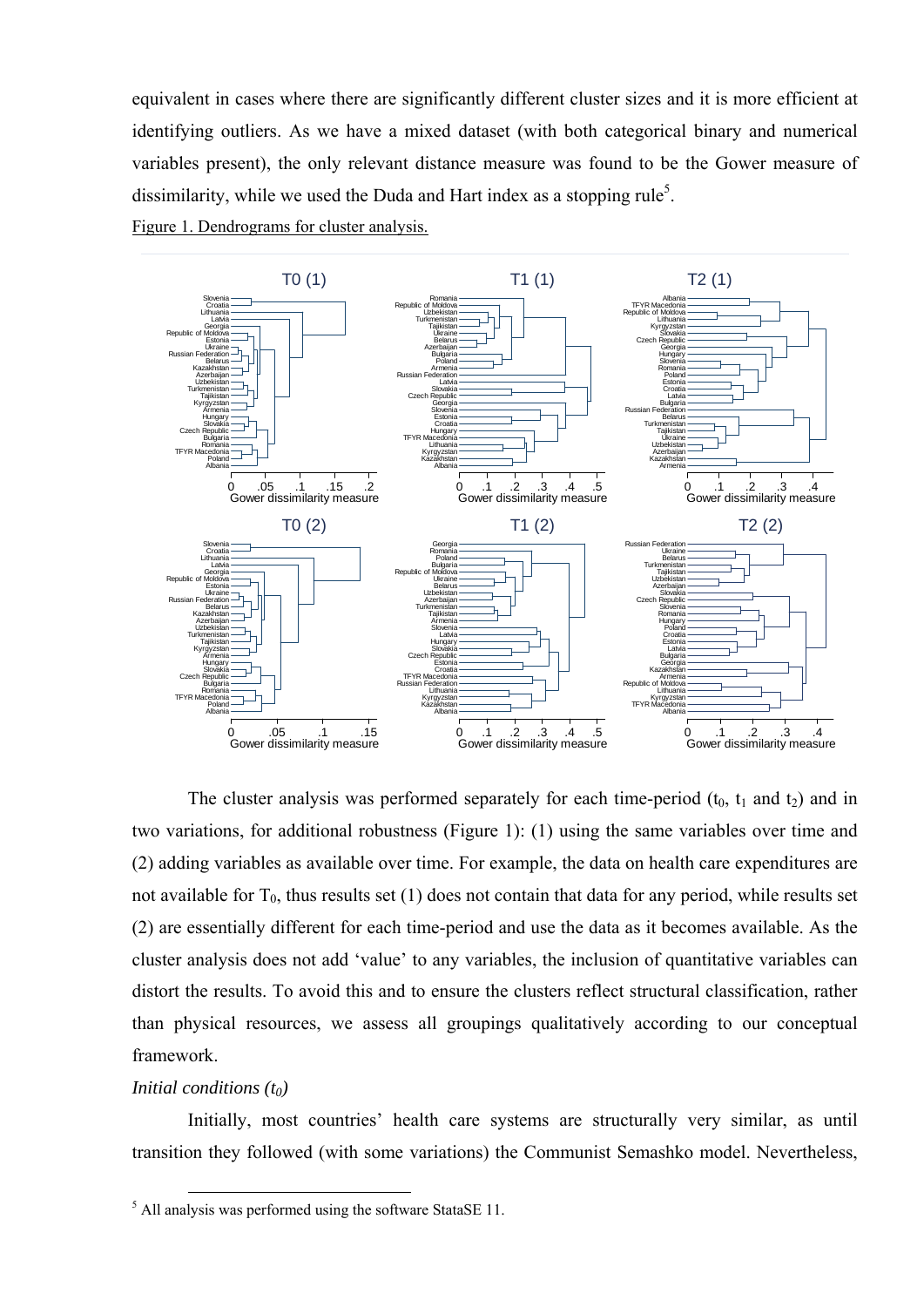as the resources available in the systems were also used for clustering, several groupings (consistent across result sets) capturing the subtle diversity of initial conditions were possible. Stopping rules indicated that either very broad (2-3 clusters) or very detailed (7-8 clusters) classifications are possible. However, knowing that structurally the health care systems were very similar, we have minimised the cluster disruption generated by resources alone and reverted to the broader cluster classification. The results (Table 1) are intuitively appealing: countries of the CEE formed the first group; the Former Soviet Union (FSU) countries formed the second group<sup>6</sup>; and Croatia and Slovenia, with quasi-SHI systems already in place, form a structurally distinct group.

| Table 1: Initial conditions $(t_0)$ |  |  |  |  |
|-------------------------------------|--|--|--|--|
|-------------------------------------|--|--|--|--|

| $1 - CEE$                                                                                         | 2 - FSU                                                                                         | 3 - Quasi SHI                                                                                               |                     |
|---------------------------------------------------------------------------------------------------|-------------------------------------------------------------------------------------------------|-------------------------------------------------------------------------------------------------------------|---------------------|
| <b>Bulgaria</b><br>Czech Republic<br><b>Hungary</b><br>Poland<br>Romania<br>Slovakia<br>Macedonia | Albania<br>Armenia<br>Azerbaijan<br><b>Belarus</b><br>Estonia<br>Georgia<br>Latvia<br>Lithuania | Kazakhstan<br>Kyrgyzstan<br>Moldova<br>Russia<br>Tajikistan<br>Turkmenistan<br>Ukraine<br><b>Uzbekistan</b> | Croatia<br>Slovenia |

## *Early reforms (t1)*

The cluster analysis for the early reform period produces five groups (Table 2): a) rapid reformers; b) inconsistent reformers; c) non- or slow reformers but with a comprehensive basic benefits package (BBP); d) non-reformers; e) Georgia.

The first group is made up of the CEE and two Baltic countries. Generally, most CEE countries started reforms rigorously, though often inconsistently, and it is no surprise that they form a distinct sub-group. At the same time CIS countries were clearly reform laggards both in the socio-economic sphere and in terms of health care reforms. While the latter governments grappled with political and macroeconomic instability, they typically paid little attention to health care reform and the associated under-financing, corruption, disorganisation and service reduction. However, our analysis flags up one or two nuances dictating that we distribute the CIS countries over 4 separate groups.

Our second grouping incorporates the 'inconsistent reformers' for whom reforms were partial and inconsistent. These are qualitatively distinct from the group of basically nonreformers (group 3) but where a comprehensive BBP is available (e.g. Belarus, Poland and others) and both of these are in turn different to the group (4) of complete non-reformers, for whom structural changes simply did not follow the start of transition and where there occurred a gradual reduction of publicly available services, access and equity.

<sup>&</sup>lt;sup>6</sup> We include two 'outliers', Latvia and Lithuania in this group because the only major differences are found in physical resources, which do not reflect the structural diversity of Semashko systems.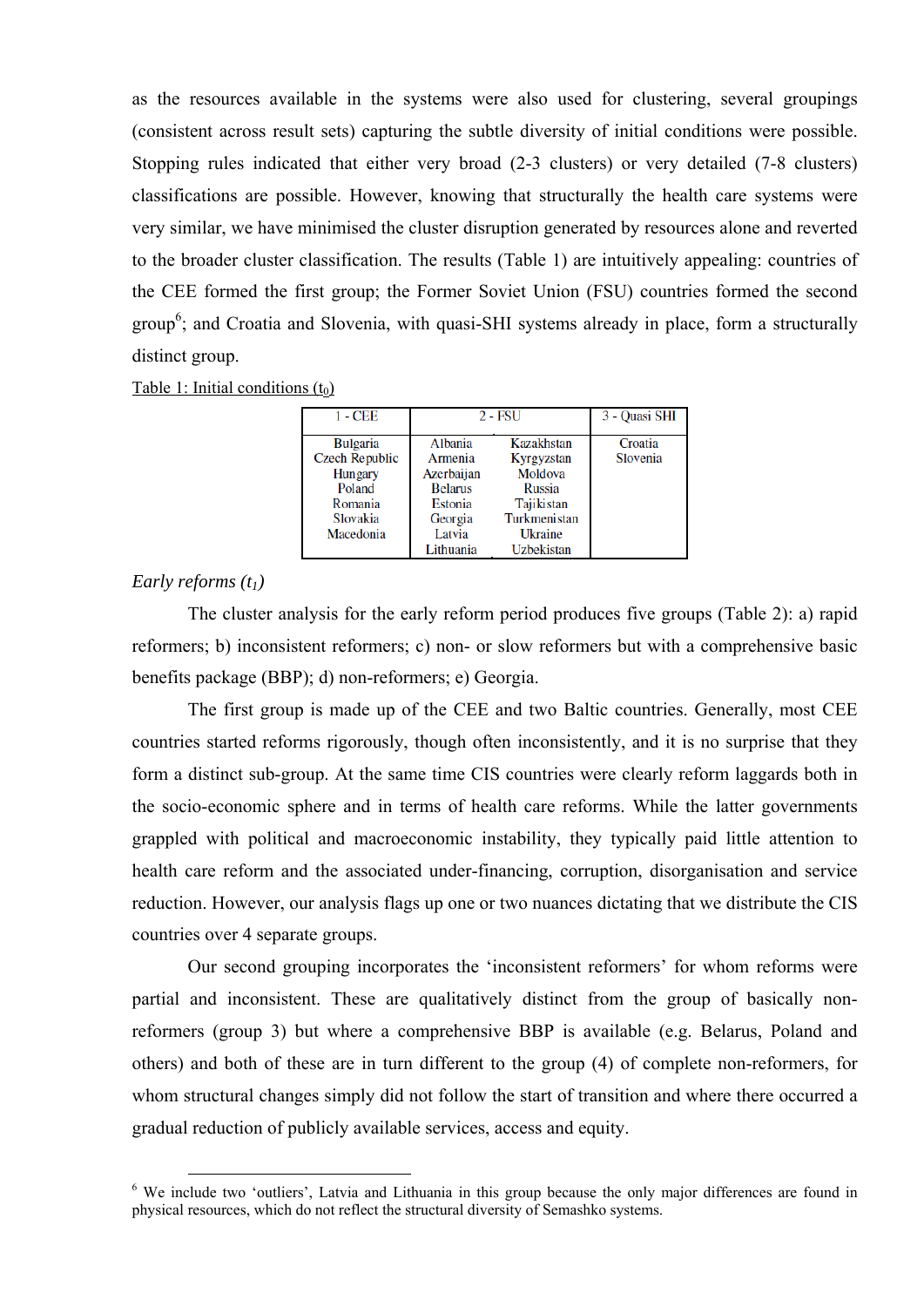The final group (5) consists of an outlier - Georgia. In Georgia, reforms were technically in place, privatisation was proceeding apace, SHI was introduced in 1995 and the payment structure had been changed, but at the same time, public health expenditures were only 8.7% of all health expenditures with about 89% of total health expenditures being Out of Pocket (OOP) payments and reform monitored was lax. So, despite the apparent reform efforts, the real burden of payment for health services lay with the patients themselves and the reality was an emerging system with limited services and growing inequity and where reforms, such as there were, were only loosely monitored and implemented

Table 2: Early Reforms  $(t_1)$ 

| 1 - Fast reformers                                                                   | 2 - Inconsistent reformers                                                     | $3 - non/slow$<br>Reformers + BBP                                 | 4 - non-reformers                                                            | 5 - Outlier |
|--------------------------------------------------------------------------------------|--------------------------------------------------------------------------------|-------------------------------------------------------------------|------------------------------------------------------------------------------|-------------|
| Czech Rep.<br>Croatia<br>Estonia<br><b>Hungary</b><br>Latvia<br>Slovakia<br>Slovenia | Albania<br>Kazakhstan<br>Kyrgyzstan<br>Lithuania<br><b>Russia</b><br>Macedonia | <b>Belarus</b><br><b>Bulgaria</b><br>Poland<br>Moldova<br>Romania | Armenia<br>Azerbaijan<br>Tajikistan<br>Turkmenistan<br>Ukraine<br>Uzbekistan | Georgia     |

## *Further reforms –*  $(t_2)$

In the next time period (transition years 8 to 15), we again identify five groupings: (i) Liberalised; (ii) Reformed; (iii) Diverse and inconsistent; (iv) Non-reformed; (v) Outliers.

First, we note new developments among the countries reforming most quickly, with the Czech Republic and Slovakia progressing most rapidly towards full liberalisation while retaining the most comprehensive health care systems. These two now form a separate group. Meanwhile, most of the previously slow reforming countries which preserved comprehensive BBP and universal coverage, have accelerated their reform programmes and, in the case of Poland, Bulgaria and Romania, are now able to join the group of 'reformed' countries. These first two groups are predominantly SHI systems (Latvia is an exception), all with a clear and wellfunctioning purchaser-provider split and (mostly) strong empowerment of regulation. Inpatient facilities are mostly public, while outpatient services are mostly privatised or mixed by now. The payment structures to doctors do vary, while the hospitals in all of them are no longer paid according to line-items. All of these countries provide universal coverage for their population.

Of the two remaining slow/non-reformers, Moldova implemented some reforms (e.g. introduction of SHI), but is not reformed enough to join the CEE countries, thus moves to the group of inconsistent reformers while Belarus remained largely unreformed and joins the remaining CIS and Central Asian countries in the non-reformed group. Georgia, previously an outlier, is now joined by Armenia as they share in common a substantial degree of instability and an ongoing reduction of coverage and services for their citizens.

Comparing our final 5 qualitative classifications with the dendrograms (Figure 1), there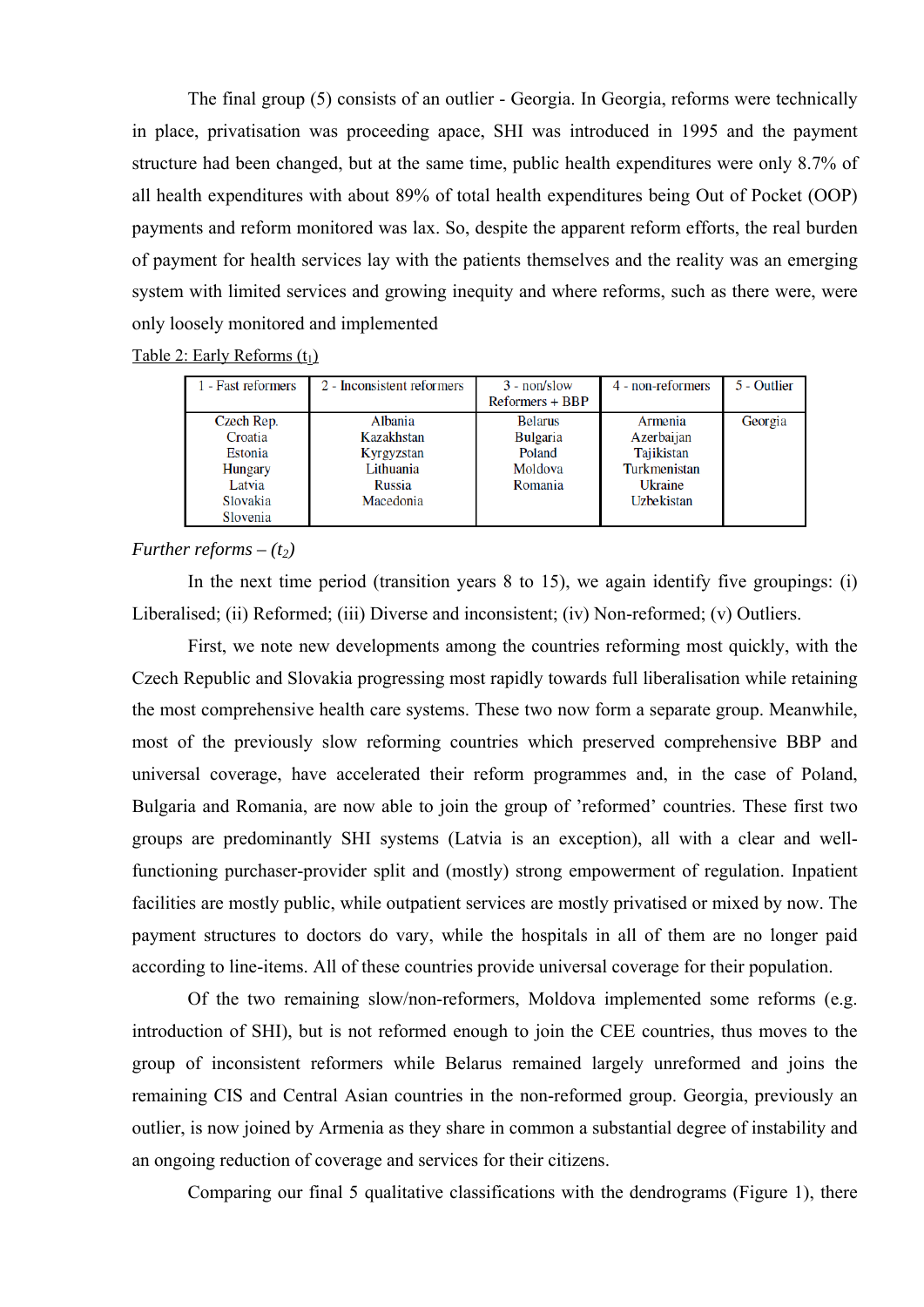are a few important points worth noting. First, it is abundantly clear that the non-reformers stay together even in this latter period of transition. To the extent that they introduce reforms at all they still do not introduce working reforms, often centred on the superficial churning of ministry officials and jobs. All of these countries are tax-based, the majority of their facilities are publicly owned, and medical personnel are salaried, while the hospitals are paid based on line-items. Their systems are strictly hierarchical and centralised, and often with an 'executive style of government', planning comes directly from presidential decree. The real empowerment of regulations remains extremely weak and corrupt throughout this latter period<sup>7</sup>.

Second, according to results set (1) Russia is identified as a distinct outlier while in set (2) it appears as a non-reformer. Russia, as so often, is a complex case incorporating elements of both the 'old' and the 'new' systems. On the one hand, it provides a 'quasi' purchaser-provider split (in the form of multiple insurance funds), on the other hand, medical facilities receive funding directly from taxes. The methods of payments did change, with about half of contracted hospitals expenditure covered by DRG, some through the per diem system, and some through line-item budgets. On the other hand there is a large regional variation within the country itself, which influences accessibility, equity, coverage and outcome greatly. We therefore, for the purposes of our subsequent econometric analysis, group it with the other diverse and inconsistent reformers, while noting that there is a case to be made that it is itself an outlier. The group of countries with indecisive and inconsistent reforms are indeed a diverse clustering, even though retaining many key similarities. All of them are SHI based with very low contribution rates (only 2-4% in comparison to 13-15% in the 'reformed' group), most facilities are publicly owned, but the range of BBP differs somewhat, with Albania and Kyrgyzstan being more restrictive. Table 3: Further Reforms  $(t_2)$ 

| 1 - Liberalised        | 2 - Reformed                                                                                       | $3$ - Diverse $\&$ inconsistent                                                    | 4 - Non-reformers                                                                          | 5 - Outliers       |
|------------------------|----------------------------------------------------------------------------------------------------|------------------------------------------------------------------------------------|--------------------------------------------------------------------------------------------|--------------------|
| Czech Rep.<br>Slovakia | <b>Bulgaria</b><br>Croatia<br>Estonia<br><b>Hungary</b><br>Latvia<br>Poland<br>Romania<br>Slovenia | Albania<br>Kyrgyzstan<br>Lithuania<br>Moldova<br>Macedonia<br>Kazakhstan<br>Russia | Azerbaijan<br>Tajikistan<br>Turkmenistan<br>Ukraine<br><b>Uzbekistan</b><br><b>Belarus</b> | Armenia<br>Georgia |

### **6. Econometric Strategy and Results**

Having developed proxy indicators of health system reform in the previous section, we now incorporate that information in a series of panel econometric regressions exploring the determinants of health outcomes in the transition period. We estimate the following model using

<sup>&</sup>lt;sup>7</sup> For the purposes of our subsequent analysis we include Belarus in this group. However, while Belarus somewhat shares all of these 'non-reform' characteristics, it retains a far more comprehensive BBP and universal coverage, thus it could be argued that Belarus could be considered as a separate 'outlier'.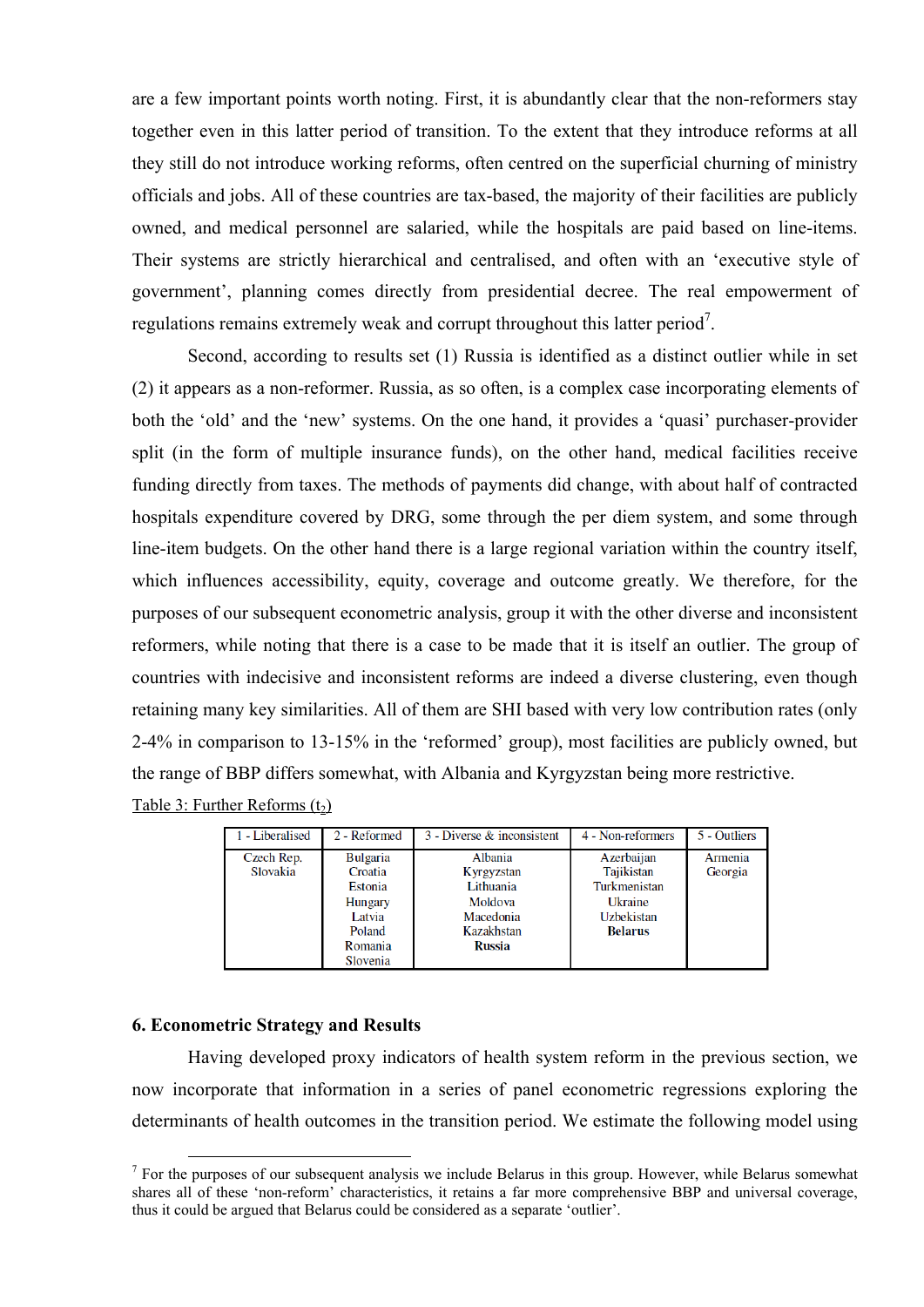system GMM techniques (Arrellano and Bond, 1991; Blundell and Bond, 1998; Roodman, 2009):

### (1) LMRit =  $\alpha$  +  $\beta_1$ HSit +  $\beta_2$ GDPit +  $\beta_3$ EBRDit +  $\beta_4$ TRADEit +  $\beta_5$ DEMit +  $\beta_6$ DEPit +  $\beta_7$ WARit + **β8URBAN + β9EDUC***it* **+ μ***i* **+ ε***it*

In (1), the subscripts *i* and *t* refer to country and time; LMR refers to the log of the age standardised, adult male (and separately female) mortality rate, HS is a vector of various health reform indicators culled from the previous section, GDP is log GDP per head in purchasing power parity \$US, EBRD is the average of the EBRD reform index, TRADE is the WDI indicator for trade openness, POL is the Polity IV democratisation index, DEP is the dependency ratio, WAR is a dummy variable for the occurrence of military conflict, URBAN is the percentage of population in urban settings and EDUC is the percentage of population with tertiary education.

### *Results to follow*

#### **7. Discussion** (further to follow)

In this paper we analyse health care systems reforms in transition countries and their role in driving observed health outcomes. The relationship is necessarily complex but also of crucial importance for explaining the diverse health outcomes in the transition area and for understanding pathways of future reforms. Our core contributions are twofold. First, we provide a first detailed three-period classification of health systems in transition, based on the structural characteristics of the individual country health care systems. Second, we incorporate these classifications into a series of novel econometric estimations of the cross-country health production function.

Among our key findings we note two in particular. First, transition countries can indeed be classified according to *structural* characteristics, *and* health care transition *paths*. These classifications suggest that the key characteristics of the most 'successful' transitions include equity, access, comprehensive basic benefits package and universal coverage of the whole population. Interestingly, the classification before transition expectedly distinguishes groups of CEE vs. CIS countries, which diverge with the start of transition. While CEE rapidly progress, CIS countries take very different pathways at different speeds, resulting in at least 5 groups in health care classification in the latest period.

Second, using the structural groupings in health production functions we conclude that health outcomes can be partially explained by the structural differences across health care systems.

#### **References**

1) Arellano, M., & Bond, S. (1991). Some Tests of Specification for Panel Data: Monte Carlo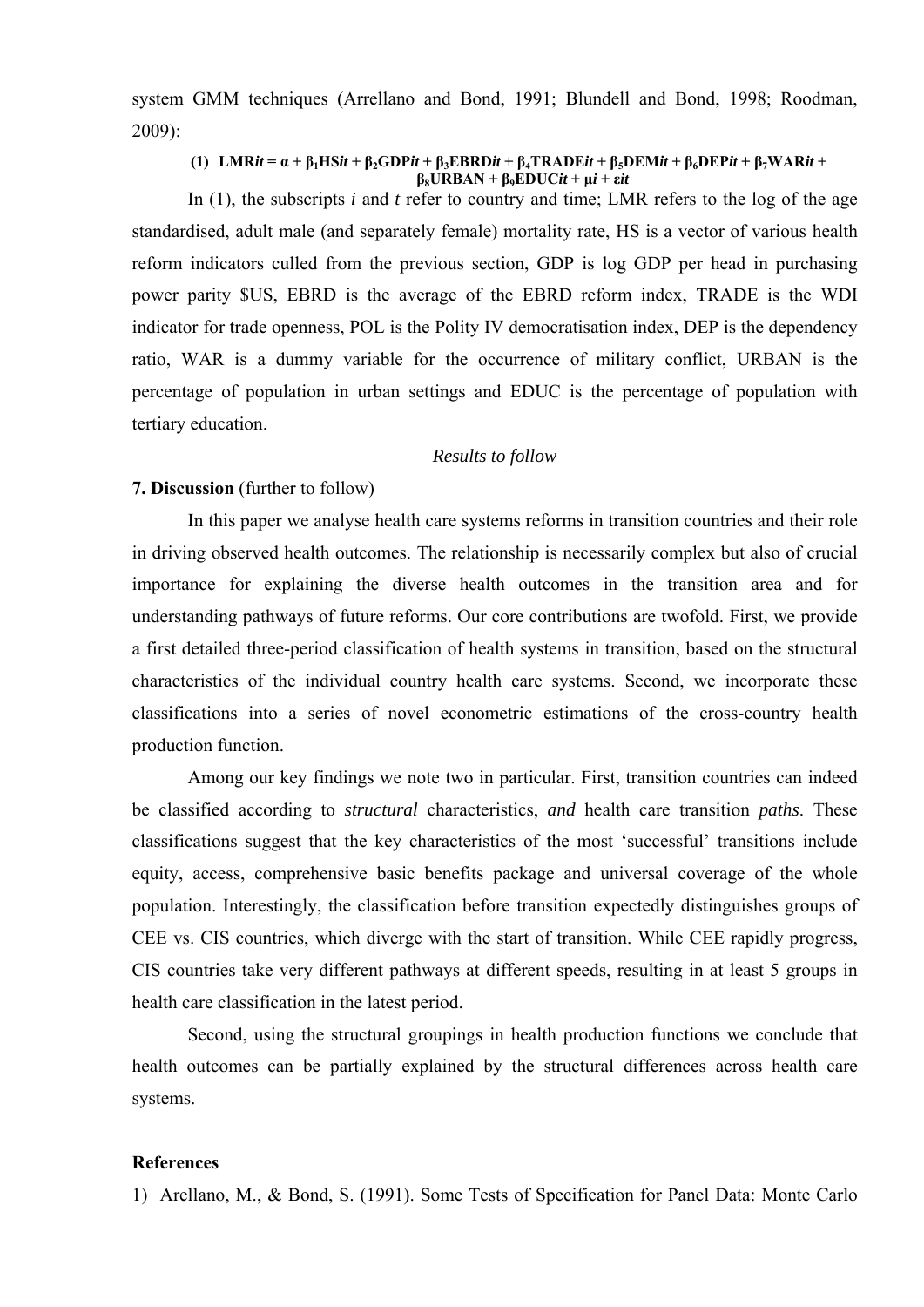Evidence and an Application to Employment Equations. *The Review of Economic Studies.* 58 (2), 277-297.

- 2) Berger, M. C., & Messer, J. (2002). Public financing of health expenditures, insurance, and health outcomes. *Applied Economics, 34*(17), 2105-2113.
- 3) Blundell Robert W and Bond Stephen R. Initial Conditions and Moment Restrictions in Dynamic Panel Data Models', *Journal of Econometrics*. 1998; 87: 115-143
- 4) Bobak, Martin; Pikhart, Hynek; Rose, Richard; Hertzman, Clyde; Marmot; Michael. Socioeconomic factors, material inequalities, and perceived control in self-rated health: cross-sectional data from seven post-communist countries. *Social Science and Medicine*. 2000. No. 51. pp.1343-1350.
- 5) Brainerd, E., Cutler, DM (2005) Autopsy on an empire: Understanding mortality in Russia and the Former Soviet Union. *Journal of Economic Perspectives* 19: 107 – 130
- 6) Carlson, P. (2004). The European health divide: a matter of financial or social capital? *Social Science & Medicine, 59*(9), 1985-92.
- 7) Cremieux, Pierre-Yves; Ouellette, Pierre; Pilon, Caroline. Health care spending as determinants of health outcomes. *Health economics*. 1999. No.8. pp.627-639.
- 8) Denisova, I. (2010) Adult Mortality in Russia: A microanalysis. *Economics of Transition* Vol.18(2): pp. 333-363
- 9) Earle and Gehlbach (2010) Mass Privatisation and the Post-Communist Mortality Crisis: The Relationship is Not Robust *The Lancet,* Vol 377, No. 9712
- 10) Elola, Javier; Daponte, Antonio; Navarro, Vicente. Health Indicators and the Organization of Health Care Systems in Western Europe. *American Journal of Public Health*. October 1995. Vol.85, No.10. pp. 1397-1401.
- 11) Gerry, C.J., Mickiewicz, T.M. and Nikoloski, Z. (2010) Did Mass Privatisation really increase Post-Communist male mortality? *The Lancet,* Vol 377, No. 9712
- 12) Grossman, Michael. *The demand for health: a theoretical and empirical investigation*. National Bureau of Economic Research. New York: Columbia University Press. 1972.
- 13) Hitiris, Theo; Posnett, John. The determinants and effects of health expenditure in developed countries. *Journal of Health Economics*. 1992. No. 11. pp. 173-181.
- 14) Hsiao, William; Heller, Peter S. *What Should Macroeconomists Know about Health Care Policy?* IMF Working Paper. International Monetary Fund. WP/07/13. 2007.
- 15)Joumard, Isabelle; Andrй, Christophe; Nicq, Chantal; Chatal, Olivier. *Health Status Determinants: Lifestyle, Environment, Health Care Resources and Efficiency*. Organisation for Economic Co-operation and Development. Economics Department Working Paper No.627.04.08.2008 ECO/WKP. 2008.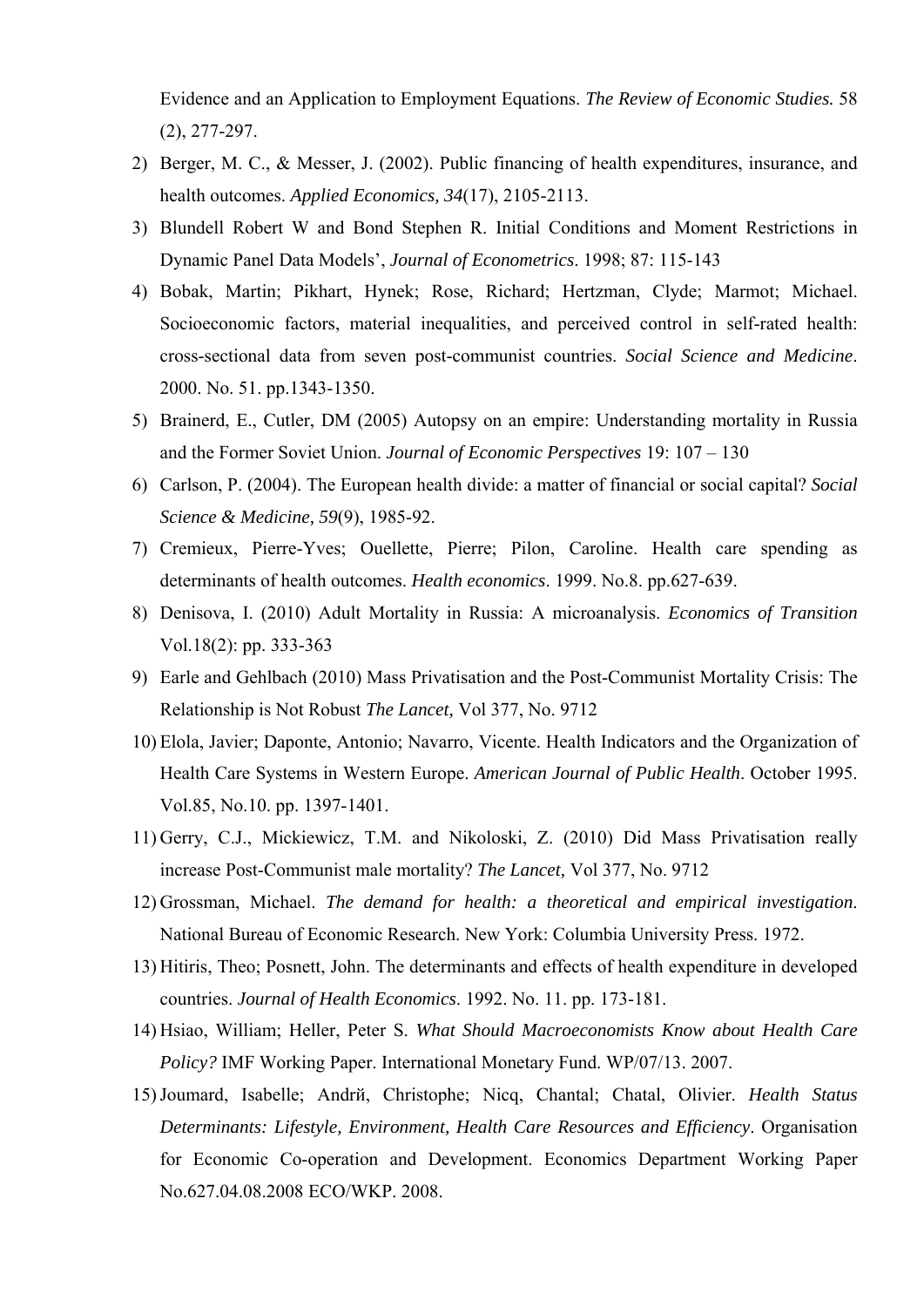- 16) Kindig, D. A. (2007). Understanding Population Health Terminology. *The Milbank Quarterly, 85*(1), p.158.
- 17) Leon, D., Saburovo, L., Tomkins, S., Andreev, E., McKee, M. And Shkolnikov, V. (2007) Hazardous Alcohol Drinking and premature mortality in Russia: a population based control study. *The Lancet*, Vol. 369.
- 18) Lewis, Maureen. *Who is Paying for Health Care in Eastern Europe and Central Asia?*  Human Development Sector Unit. Europe and Central Asia Region. The World Bank. Washington, D.C. 2000.
- 19) Macinko, James; Starfield, Barbara; Shi, Leiyu. The Contribution of Primary Care Systems to Health Outcomes within Organization for Economic Cooperation and Development (OECD) Countries, 1970–1998. *Health Services Research*. June 2003. Vol.38. No.3. pp.831- 865.
- 20) McKee Martin, Shkolnikov Vladimir. Understanding the toll of premature death among men in Eastern Europe. *British Medical Journal.* 2001; 323: 1051-55.
- 21) McKee, M. (2001) "The health consequences of the collapse of the Soviet Union" in Leon, D. et. al. (eds.) (2001) *Poverty, Inequality and Health: An International Perspective.*
- 22) Moreno-Serra, R., & Wagstaff, A. (2009). *System-Wide Impacts Of Hospital Payment Reforms Evidence From Central And Eastern Europe And Central Asia*. Policy research working papers, 4987. Washington, D.C.: World Bank.
- 23) Nixon, J., & Ulmann, P. (2006). The relationship between health care expenditure and health outcome. *The European Journal of Health Economics, 7*(1), p.8.
- 24) Nolte, Ellen; McKee, Martin. *Does Health Care Save Lives? Avoidable Mortality Revisited.* The Nuffield Trust. 2004.
- 25) Pridemore, W., Tomkins, S., Eckhardt, K., Kiryanov, N. and Saburova, L. (2010) A casecontrol analysis of socio-economic and marital status differentials in alcohol- and nonalcohol-related mortality among working-age Russian males. *The European Journal of Public Health*, 1-7, March 2010.
- 26) Roodman D. (2009). How to do xtabond2: An introduction to difference and system GMM in Stata. *Stata Journal.* 9 (1), 86-136.
- 27) Self, Sharmistha; Grabowski, Richard. How effective is public health expenditure in improving overall health? A crosscountry analysis. *Applied Economics*. 2003. No.35. pp. 835–845
- 28) Shapiro J. (1995) The Russian Mortality Crisis and its causes, in *Russian Economic Reform in Jeopardy?* Aslund Anders, ed. London and New York: Pinter Publishers. 1995; 149-78.
- 29) StatSoft, Inc. Electronic Statistics Textbook. "Cluster Analysis" Tulsa, OK: StatSoft. 2007.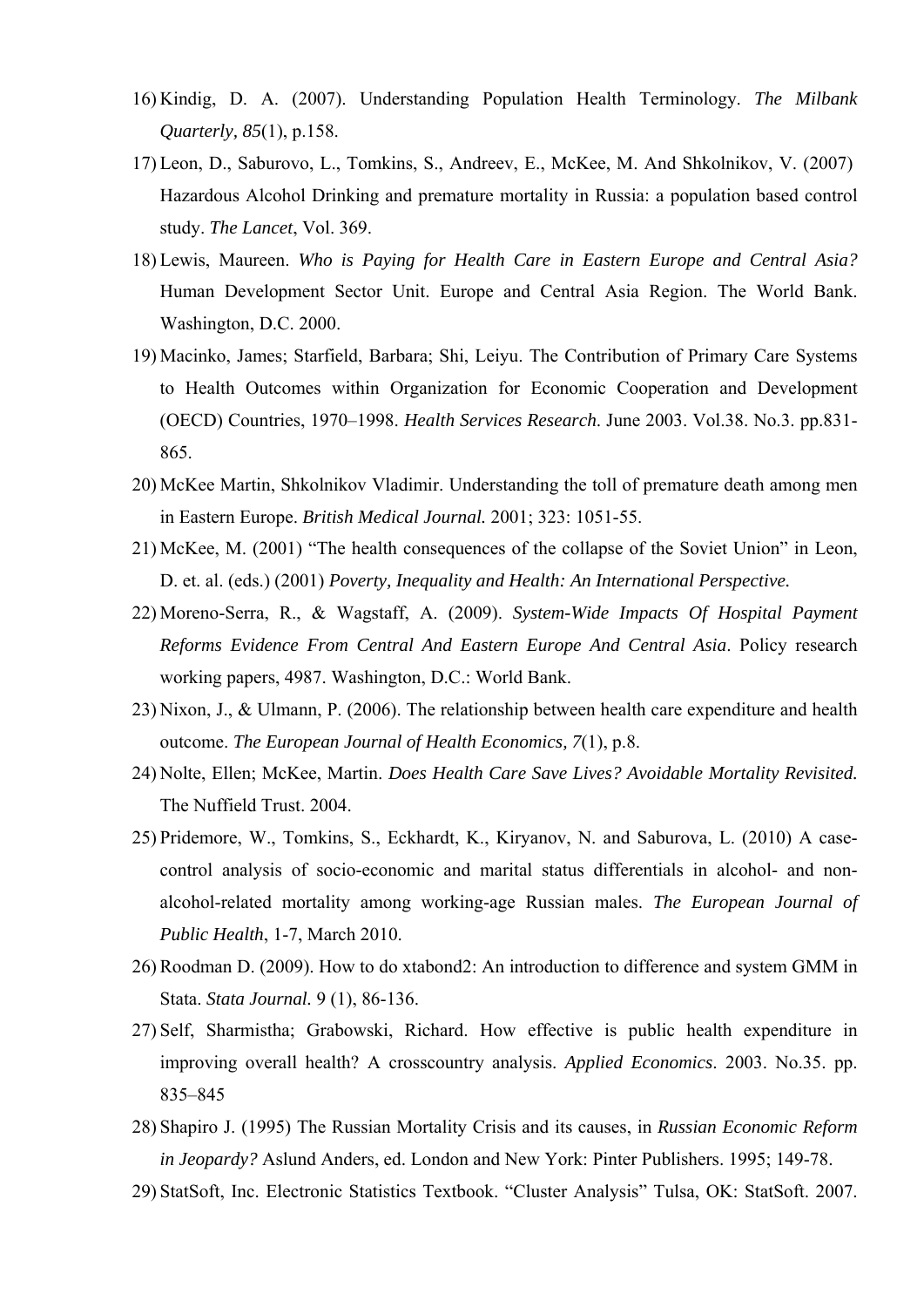WEB: http://www.statsoft.com/textbook/stathome.html (Access: 04.04.2009)

- 30) Stuckler, D., King, L., & McKee, M. (2009). Mass privatisation and the post-communist mortality crisis: a cross-national analysis. *The Lancet, 373*(9661), 399-407.
- 31) Transmonee Dataset 2009. http://www.transmonee.org/ Access: 01.03.2010
- 32) Treisman, D. (2010) Death and prices: The political economy of Russia's alcohol crisis. *Economics of Transition* Vol.18(2): pp. 281-331
- 33) Velkova, A., Wolleswinkel-van den Bosch, Judith H., & Mackenbach, J. P. (1997). The East-West life expectancy gap: differences in mortality from conditions amenable to medical intervention. *International Journal of Epidemiology, 26*(1), 75-84.
- 34) Wagstaff, Adam; Moreno-Serra, Rodrigo. *Europe and Central Asia's Great Post-Communist Social Health Insurance Experiment: Impacts on Health Sector and Labor Market Outcomes.* Policy Research Working Paper 4371. WPS4371. The World Bank. 2007.
- 35) Watson, P. (1995). Explaining rising mortality among men in Eastern Europe. *Social Science & Medicine., 41*(7), 923-34.
- 36) Wilkinson, R. G. (1996). *Unhealthy societies : the afflictions of inequality*. London; New York: Routledge.
- 37) World Development Indicators. World Bank Group. 2009. http://www.esds.ac.uk/ [Access: 10.04.2009]
- 38) WHO/Europe, European HFA Database. January 2010.
- 39) World Health Organisation (Ed.). Health in Transition Reports (HiT). Copenhagen: European Observatory on Health Care Systems. Various Years.
- 40) Zaridze D., Maximovitch D., Lazarev A., Igitov V., Boroda A., Boreham J., Boyle P., Peto R., Boffetta P. (2009) Alcohol poisoning is a main determinant of recent mortality trends in Russia: evidence from a detailed analysis of mortality statistics and autopsies. *International Journal of Epidemiology*. 38(1):143-53.
- 41) Zatonski, WA, McMichael AJ, Powles JW. Ecological study of reasons for sharp decline in mortality from ischaemic heart disease in Poland since 1991. *British Medical Journal.* 1998; 316: 1047-51.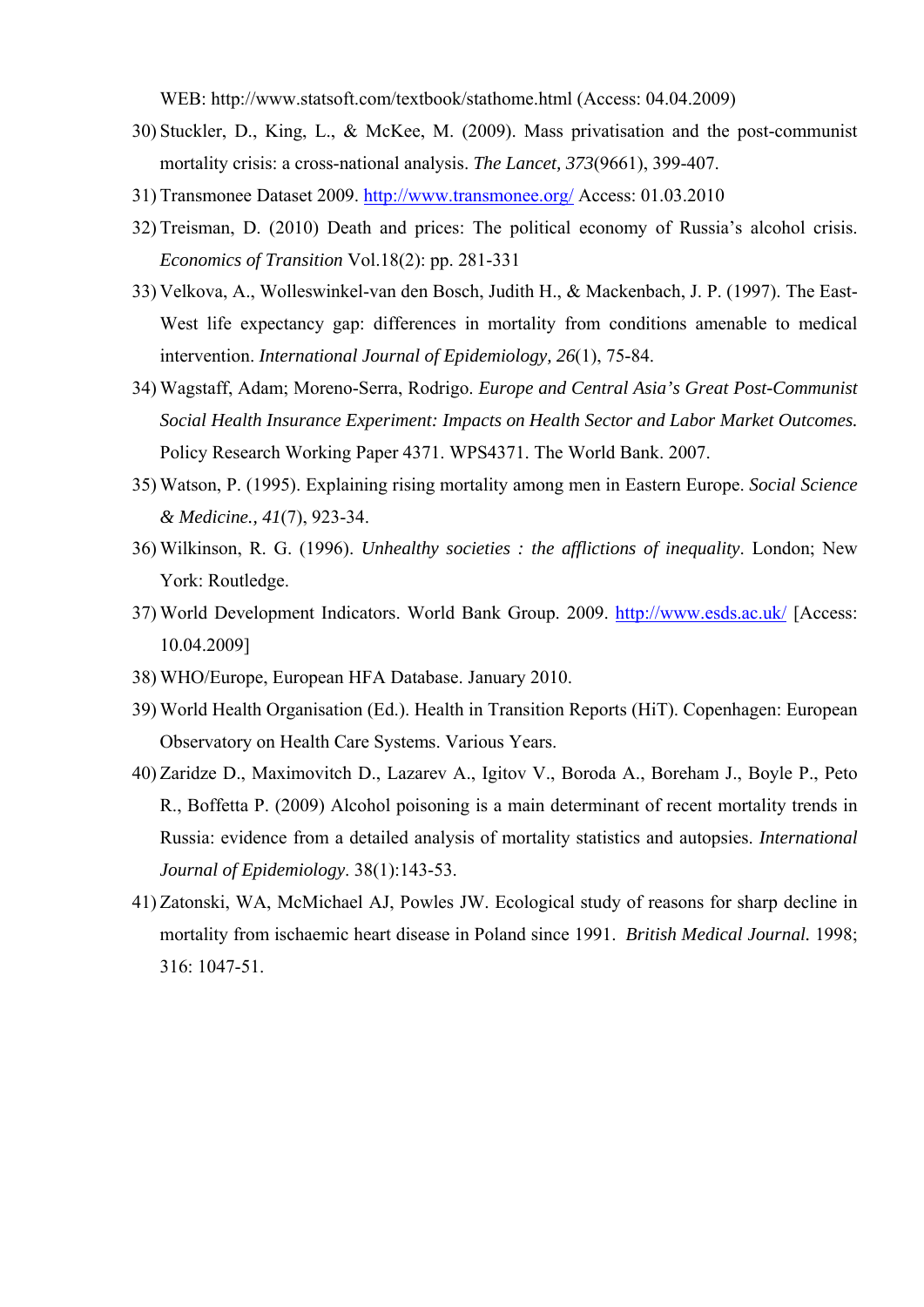# **Appendix I.**

| Criteria                      |    | Variable                                                               | Sub-variables                       | <b>Description</b>                                                                                                                                                                                                     | <b>Measure</b>                                                            |
|-------------------------------|----|------------------------------------------------------------------------|-------------------------------------|------------------------------------------------------------------------------------------------------------------------------------------------------------------------------------------------------------------------|---------------------------------------------------------------------------|
| Financing                     |    | SHI                                                                    |                                     | <b>SHI</b> existence                                                                                                                                                                                                   | $1$ -yes, $0$ -no                                                         |
|                               |    | Earmark                                                                |                                     | Health taxes/contributions are earmarked                                                                                                                                                                               | $1$ -yes, $0$ -no                                                         |
|                               |    | Collect                                                                |                                     | Collecting of funds by state                                                                                                                                                                                           | 1-non-state, 0-state                                                      |
|                               |    | Pool                                                                   |                                     | Pooling of funds by state                                                                                                                                                                                              | 1-non-state, 0-state                                                      |
|                               |    | Purchasing                                                             |                                     | Selective purchasing of services by insurance                                                                                                                                                                          | $1$ -yes, $0$ -no                                                         |
|                               |    | Risk adj.                                                              |                                     | Existence of risk adjustment                                                                                                                                                                                           | $1$ -yes, $0$ -no                                                         |
|                               |    | Split                                                                  |                                     | Existence of the purchaser-provider split                                                                                                                                                                              | $1$ -yes, $0$ -no                                                         |
|                               |    | VHI<br>THE                                                             | <b>Exists</b><br>On paper<br>No     | Existence and functioning of VHI/PHI<br>Total health expenditure as a share of GDP                                                                                                                                     | $1$ -yes, $0$ -no<br>$1$ -yes, $0$ -no<br>$1$ -yes, $0$ -no<br>$%$ of GDP |
|                               |    | <b>PbHE</b><br><b>GvHE</b><br>PrHE<br><b>OOP</b><br><b>SHI</b> of PbHE |                                     | Public health expenditure as a share of GDP<br>PbHE as a share of total government expenditures<br>Private health expenditure as a share of THE<br>Out-of-pocket payments as a share of PrHE<br>SHI as a share of PbHE | $%$ of GDP<br>$%$ of gov $exp$<br>% of THE<br>% of PrHE<br>% of PbHE      |
|                               |    | ExtHE<br>HE pc PPP                                                     |                                     | External financing in the THE<br>Per capita health expenditure                                                                                                                                                         | $%$ of THE<br>PPP dollars                                                 |
|                               |    | PbHE pc PPP                                                            |                                     | Per capita public health expenditure                                                                                                                                                                                   | <b>PPP</b> dollars                                                        |
| Organisation                  |    | Multiple funds                                                         | No funds<br>One fund<br>Multi funds | Existence of multiple insurance funds                                                                                                                                                                                  | $1$ -yes, $0$ -no<br>$1$ -yes, $0$ -no<br>$1$ -yes, $0$ -no               |
|                               |    | Competition IF                                                         |                                     | Competition between funds                                                                                                                                                                                              | $1$ -yes, $0$ -no                                                         |
|                               |    | <b>Inpatient</b><br>organisation                                       |                                     | Type of inpatient organisation                                                                                                                                                                                         | 1-Public<br>(or<br>Quasi-Public), 0-Mixed                                 |
|                               |    | Outpatient                                                             | Public<br>Mix                       | Type of outpatient organisation                                                                                                                                                                                        | $1$ -yes, $0$ -no                                                         |
|                               |    | organisation                                                           | Private                             |                                                                                                                                                                                                                        | $1$ -yes, $0$ -no<br>$1$ -yes, $0$ -no                                    |
|                               |    | Provider choice                                                        | No choice<br>Limited<br>Free        | Free choice of provider                                                                                                                                                                                                | $1$ -yes, $0$ -no<br>$1$ -yes, $0$ -no<br>$1$ -yes, $0$ -no               |
|                               |    | <b>Hospitals</b>                                                       |                                     | Hospitals per 100,000                                                                                                                                                                                                  |                                                                           |
|                               |    | HB<br>Psych HB<br>Physicians<br>Dentist                                |                                     | Hospital beds per 100,000<br>Psychiatric hospital beds per 100,000<br>Physicians per 100,000                                                                                                                           |                                                                           |
|                               |    | Nurse<br>Midwife                                                       |                                     | Dentists per 100,000<br>Nurses per 100,000<br>Midwives per 100,000                                                                                                                                                     |                                                                           |
|                               |    | Admissions                                                             |                                     | Inpatient admissions per 100                                                                                                                                                                                           |                                                                           |
|                               |    | ALOS                                                                   |                                     | Average length of stay                                                                                                                                                                                                 | Days                                                                      |
|                               |    | Outp. contacts                                                         |                                     | Outpatient contacts per person, per year                                                                                                                                                                               |                                                                           |
| Primary care                  |    | GP as gatekeeper                                                       | No<br>On paper<br>Yes               | GP acts as a gatekeeper to the system                                                                                                                                                                                  | $1$ -yes, $0$ -no<br>$1$ -yes, $0$ -no<br>$1$ -yes, $0$ -no               |
|                               |    | Immunisation                                                           |                                     | Share of infants vaccinated from tuberculosis                                                                                                                                                                          | %                                                                         |
| Payment                       | or | Primary physicians                                                     | Salary                              | Payment of primary physicians                                                                                                                                                                                          | $1$ -yes, $0$ -no                                                         |
| Incentive<br><b>Structure</b> |    |                                                                        | Capitation<br>FFS                   |                                                                                                                                                                                                                        | $1$ -yes, $0$ -no<br>$1$ -yes, $0$ -no                                    |
|                               |    | Outp specialists                                                       | Salary<br>FFS                       | Payment of outpatient specialists                                                                                                                                                                                      | $1$ -yes, $0$ -no<br>$1$ -yes, $0$ -no                                    |
|                               |    | Hospitals                                                              | Line item<br>PBP<br>FFS             | Payment of hospitals – line item budgeting<br>Patient-based payment<br>Fee-for-service payment                                                                                                                         | $1$ -yes, $0$ -no<br>$1$ -yes, $0$ -no<br>$1$ -yes, $0$ -no               |
|                               |    | Bonus to doctors                                                       |                                     | Bonuses to doctors for quality                                                                                                                                                                                         | $1$ -yes, $0$ -no                                                         |
| Patient<br>orientation        |    | Bonus to hospitals<br><b>BBP</b>                                       |                                     | Bonuses to hospitals for quality<br>The scope of the basic benefit package                                                                                                                                             | $1$ -yes, $0$ -no<br>1-Comprehensive,<br>0-Limited                        |
| Persuasion                    |    | Role<br>of                                                             | No                                  | The<br>role<br>professional<br>organisations<br>of<br>in                                                                                                                                                               | $1$ -yes, $0$ -no                                                         |
|                               |    | professional<br>organisations                                          | Minor<br>Big                        | $decision$ -making, licensing, etc. (No – organisations do<br>not exist; Minor – exist, but have a very limited role)                                                                                                  | $1$ -yes, $0$ -no<br>$1$ -yes, $0$ -no                                    |